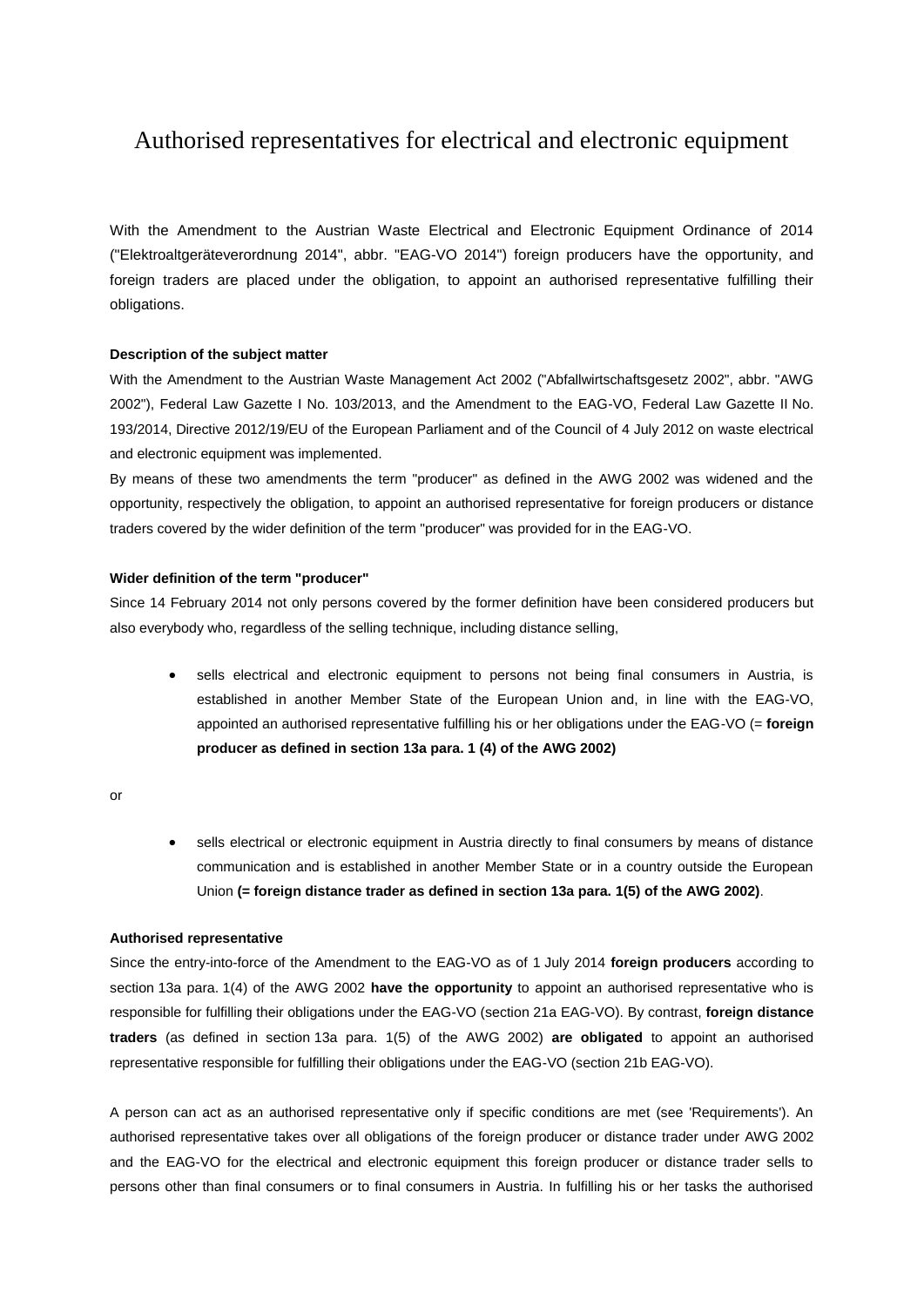representative is subject to several obligations. For example, he or she has to register in the register provided for in section 22 para. 1 of the AWG 2002 and must supply certain data to this register. The authority (BMLFUW) marks the person as authorised representative in the register. The authorised representative has to report the amounts of electrical and electronic equipment placed on the market by the person who granted him or her the authorisation as well as the amounts of electrical and electronic equipment that have been prepared for re-use to the register, as provided for in section 22 para. 1 of the AWG 2002.

Section 21c EAG-VO puts producers as defined in section 13a para. 1(3) of the AWG 2002 that export electrical and electronic equipment to other Member States of the European Union for the purpose of sale to final consumers under the obligation to appoint an authorised representative in the relevant Member State as the person who is responsible for fulfilling the obligations of the producer in the Member State where the final consumer of the equipment is established.

# **Enterprises concerned**

Foreign producers as defined in section 13a para. 1(4) of the AWG 2002 and foreign distance traders as defined in section 13a para. 1(5) of the AWG 2002 as well as Austrian distance traders.

# **Requirements**

For the registration as authorised representative the following requirements must be met (compare section 21a para. 1 and section 21b para. 2 of the EAG-VO):

- 1. The authorised representative is a natural person or a legal entity which is established in Austria;
- 2. A mailing address in Austria is available;
- 3. The person is responsible for compliance with the Austrian administrative provisions (section 9 of the Administrative Penalties Act); and
- 4. The appointment is granted by way of a certified power of attorney in the German or English language which demonstrates the extent of the authorisation, in particular the relevant collection and treatment category, the express approval on the part of the authorised representative to fulfil the obligations of the producer appointing him or her, as well as the contractual guarantee that the authorised representative is granted the right to conclude contracts placing the producer under an obligation and that all documents and means he or she may need in the performance of his/her tasks will be provided.

# **Deadlines**

There are no specific time limits. However, the appointment of an authorised representative as well as any changes to or the cancelling of an authorisation can become effective only at the end of a calender quarter (compare section 21a para. 4 and section 21b para. 1 of the EAG-VO).

# **Competent authority**

Federal Ministry of Agriculture, Forestry, Environment and Water Management (BMLFUW)

# **Procedure**